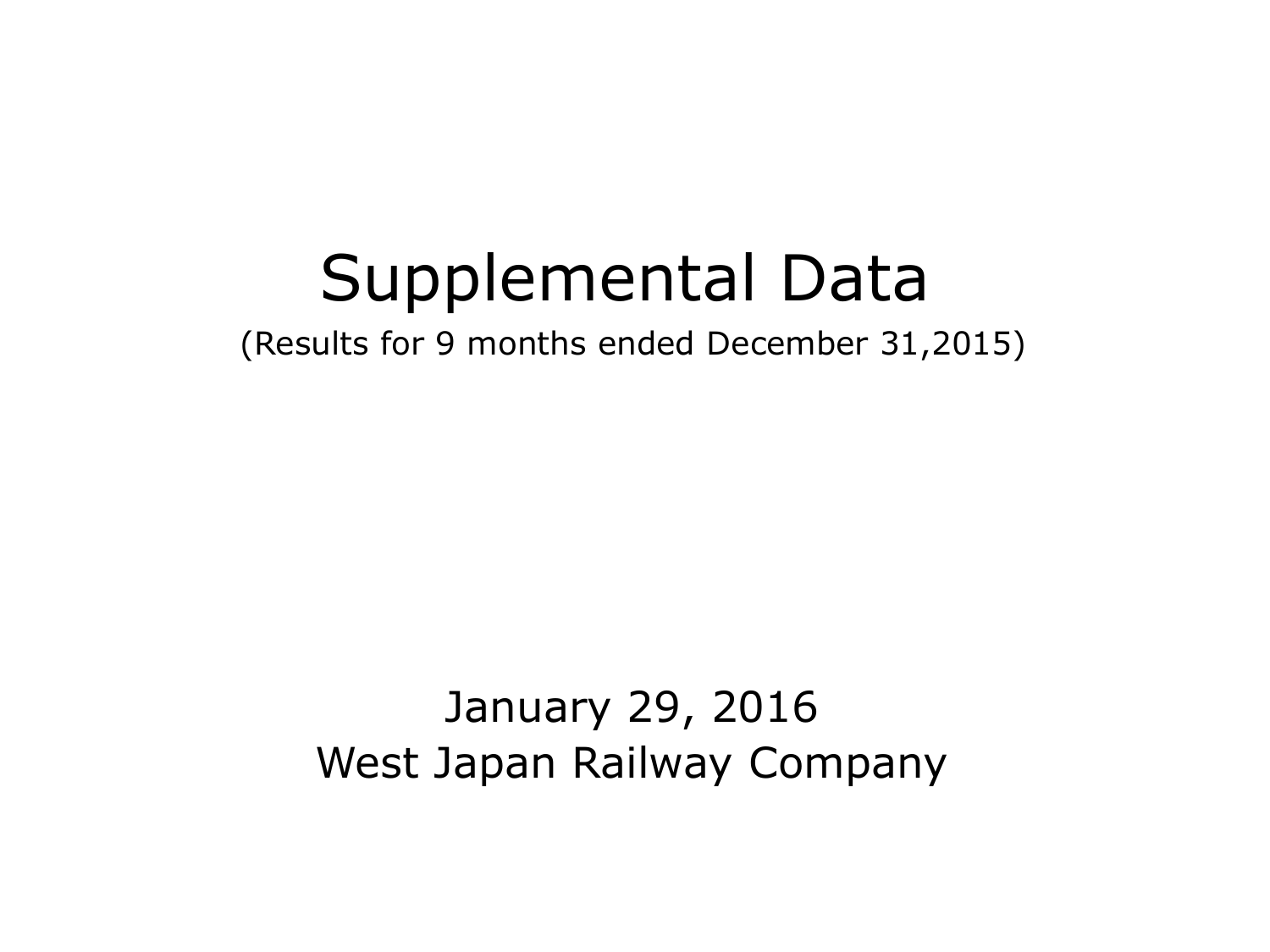

¥Billions

|                                         | 9 months<br>ended | 9 months<br>ended |                         | YoY           | Results        | <b>Forecasts</b><br>FY2016.3 | YoY                     |         |
|-----------------------------------------|-------------------|-------------------|-------------------------|---------------|----------------|------------------------------|-------------------------|---------|
|                                         | Dec 31, 2014      | Dec 31, 2015      | Increase/<br>(Decrease) | $\frac{0}{0}$ | FY2015.3       | As of Jan 29*                | Increase/<br>(Decrease) | %       |
|                                         | Α                 | B                 | $B-A$                   | $B/A-1$       | $\overline{C}$ | D.                           | $D-C$                   | $D/C-1$ |
| <b>[Consolidated]</b>                   |                   |                   |                         |               |                |                              |                         |         |
| <b>Operating Revenues</b>               | 996.8             | 1,075.8           | 78.9                    | 7.9           | 1,350.3        | 1,437.0                      | 86.6                    | 6.4     |
| Operating Income                        | 134.3             | 165.6             | 31.3                    | 23.3          | 139.7          | 171.5                        | 31.7                    | 22.7    |
| <b>Recurring Profit</b>                 | 118.9             | 149.7             | 30.7                    | 25.9          | 121.9          | 153.0                        | 31.0                    | 25.4    |
| Profit attributable to owners of parent | 79.6              | 97.8              | 18.1                    | 22.7          | 66.7           | 96.0                         | 29.2                    | 43.9    |
| [Non-Consolidated]                      |                   |                   |                         |               |                |                              |                         |         |
| <b>Operating Revenues</b>               | 670.7             | 723.1             | 52.4                    | 7.8           | 890.9          | 949.0                        | 58.0                    | 6.5     |
| <b>Transportation Revenues</b>          | 601.7             | 646.3             | 44.5                    | 7.4           | 797.0          | 847.0                        | 49.9                    | 6.3     |
| <b>Operating Expenses</b>               | 559.5             | 589.8             | 30.2                    | 5.4           | 778.9          | 814.0                        | 35.0                    | 4.5     |
| Personnel costs                         | 174.4             | 174.0             | (0.4)                   | (0.2)         | 233.0          | 233.0                        | (0.0)                   | (0.0)   |
| Non personnel costs                     | 253.0             | 272.8             | 19.7                    | 7.8           | 369.0          | 390.5                        | 21.4                    | 5.8     |
| Energy costs                            | 33.8              | 33.4              | (0.4)                   | (1.2)         | 45.3           | 46.5                         | 1.1                     | 2.6     |
| Maintenance costs                       | 95.9              | 100.8             | 4.8                     | $5.0\,$       | 146.7          | 153.5                        | 6.7                     | 4.6     |
| Miscellaneous costs                     | 123.1             | 138.5             | 15.3                    | 12.4          | 176.9          | 190.5                        | 13.5                    | 7.7     |
| Depreciation                            | 92.5              | 96.7              | 4.1                     | 4.5           | 126.0          | 132.0                        | 5.9                     | 4.7     |
| Operating Income                        | 111.1             | 133.3             | 22.1                    | 20.0          | 112.0          | 135.0                        | 22.9                    | 20.5    |
| <b>Recurring Profit</b>                 | 93.6              | 116.3             | 22.6                    | 24.2          | 92.1           | 116.5                        | 24.3                    | 26.5    |
| Net Income                              | 61.5              | 78.2              | 16.7                    | 27.2          | 47.3           | 76.0                         | 28.6                    | 60.4    |

Note: Figures in bracket ( ) are negative values.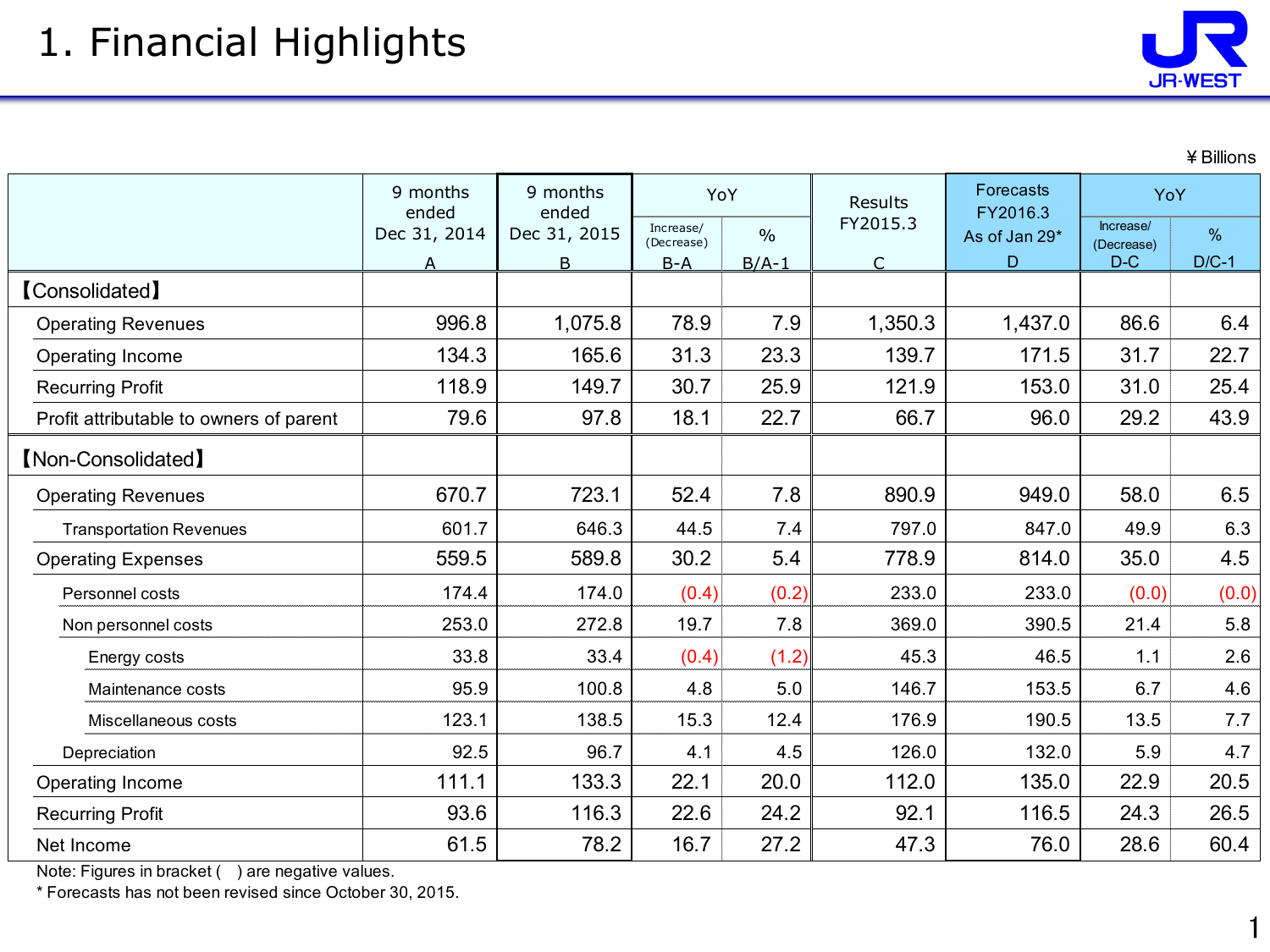## 2. Non-Consolidated Financial Results and Forecasts



¥Billions

|                                     | 9 months<br>ended | 9 months<br>ended | YoY                     |               | Results      | Forecasts                 |                          | YoY     |  |
|-------------------------------------|-------------------|-------------------|-------------------------|---------------|--------------|---------------------------|--------------------------|---------|--|
|                                     | Dec 31, 2014      | Dec 31, 2015      | Increase/<br>(Decrease) | $\frac{0}{0}$ | FY2015.3     | FY2016.3<br>As of Jan 29* | Increase/<br>(Decrease)  | %       |  |
|                                     | A                 | B                 | $B-A$                   | $B/A-1$       | $\mathsf{C}$ | D                         | $D-C$                    | $D/C-1$ |  |
| <b>Operating Revenues</b>           | 670.7             | 723.1             | 52.4                    | 7.8           | 890.9        | 949.0                     | 58.0                     | 6.5     |  |
| Transportation revenues             | 601.7             | 646.3             | 44.5                    | 7.4           | 797.0        | 847.0                     | 49.9                     | 6.3     |  |
| Other                               | 68.9              | 76.8              | 7.9                     | 11.5          | 93.9         | 102.0                     | 8.0                      | 8.6     |  |
| <b>Operating Expenses</b>           | 559.5             | 589.8             | 30.2                    | 5.4           | 778.9        | 814.0                     | 35.0                     | 4.5     |  |
| Personnel costs                     | 174.4             | 174.0             | (0.4)                   | (0.2)         | 233.0        | 233.0                     | (0.0)                    | (0.0)   |  |
| Non personnel costs                 | 253.0             | 272.8             | 19.7                    | 7.8           | 369.0        | 390.5                     | 21.4                     | 5.8     |  |
| Energy costs                        | 33.8              | 33.4              | (0.4)                   | (1.2)         | 45.3         | 46.5                      | 1.1                      | 2.6     |  |
| Maintenance costs                   | 95.9              | 100.8             | 4.8                     | 5.0           | 146.7        | 153.5                     | 6.7                      | 4.6     |  |
| Miscellaneous costs                 | 123.1             | 138.5             | 15.3                    | 12.4          | 176.9        | 190.5                     | 13.5                     | 7.7     |  |
| Rental payments, etc.               | 13.8              | 20.1              | 6.3                     | 46.2          | 18.7         | 26.5                      | 7.7                      | 41.1    |  |
| Taxes                               | 25.7              | 26.1              | 0.3                     | 1.5           | 32.0         | 32.0                      | (0.0)                    | (0.0)   |  |
| Depreciation                        | 92.5              | 96.7              | 4.1                     | 4.5           | 126.0        | 132.0                     | 5.9                      | 4.7     |  |
| Operating Income                    | 111.1             | 133.3             | 22.1                    | 20.0          | 112.0        | 135.0                     | 22.9                     | 20.5    |  |
| Non-operating revenues and expenses | (17.4)            | (16.9)            | 0.4                     | (2.6)         | (19.8)       | (18.5)                    | 1.3                      | (7.0)   |  |
| Non-operating revenues              | 2.2               | 2.2               | (0.0)                   |               | 6.5          | 6.6                       | 0.0                      |         |  |
| Non-operating expenses              | 19.7              | 19.2              | (0.4)                   |               | 26.4         | 25.1                      | (1.3)                    |         |  |
| <b>Recurring Profit</b>             | 93.6              | 116.3             | 22.6                    | 24.2          | 92.1         | 116.5                     | 24.3                     | 26.5    |  |
| Extraordinary profit and loss, net  | (3.8)             | 0.3               | 4.2                     |               | (4.5)        | (3.0)                     | 1.5                      |         |  |
| Extraordinary profit                | 23.5              | 7.5               | (15.9)                  |               | 60.6         |                           | $\overline{\phantom{a}}$ |         |  |
| Extraordinary loss                  | 27.4              | 7.1               | (20.2)                  |               | 65.1         |                           |                          |         |  |
| Net Income                          | 61.5              | 78.2              | 16.7                    | 27.2          | 47.3         | 76.0                      | 28.6                     | 60.4    |  |

Note: Figures in bracket () are negative values.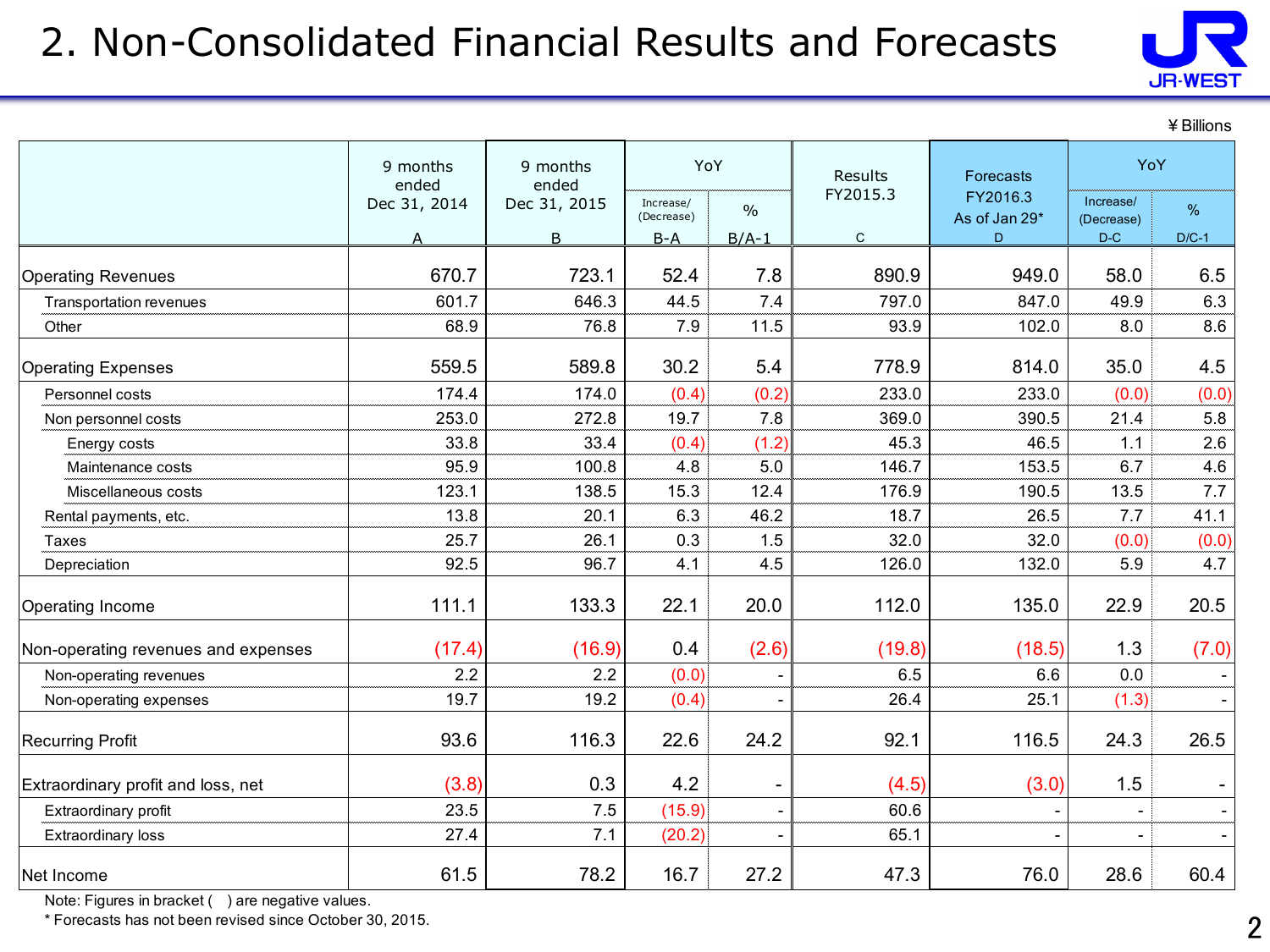

|                                              | <b>Transportation Revenues</b>                                                                  |          |                    |                                   |          |                     |         |                                                         | ¥ Billions        |          | Passenger-Kilometers                 |                  |          | Millions of passenger-kilometers |                     |
|----------------------------------------------|-------------------------------------------------------------------------------------------------|----------|--------------------|-----------------------------------|----------|---------------------|---------|---------------------------------------------------------|-------------------|----------|--------------------------------------|------------------|----------|----------------------------------|---------------------|
|                                              | 3 months (3Q)<br>Results for 9 months ended Dec 31<br>$(4/1 \sim 12/31)$<br>$(10/1 \sim 12/31)$ |          |                    | FY2016.3<br>FY2015.3<br>Forecasts |          | YoY                 |         | Results for 9 months ended Dec 31<br>$(4/1 \sim 12/31)$ |                   |          | 3 months (3Q)<br>$(10/1 \sim 12/31)$ |                  |          |                                  |                     |
|                                              | FY2015.3                                                                                        | FY2016.3 | YoY                | FY2015.3                          | FY2016.3 | YoY                 | Results | As of<br>Jan 29*                                        |                   | FY2015.3 | FY2016.3                             | YoY              | FY2015.3 | FY2016.3                         | YoY                 |
| Total                                        | 601.7                                                                                           | 646.3    | 44.5<br>7.4%       | 206.8                             | 218.6    | 11.7<br>5.7%        | 797.0   | 847.0                                                   | 49.9<br>6.3%      | 42,617   | 44,457                               | 1,839<br>4.3%    | 14,589   | 14,930                           | 340<br>2.3%         |
| Shinkansen                                   | 284.2                                                                                           | 334.5    | 50.2<br>17.7%      | 99.6                              | 113.9    | 14.2<br>14.3%       | 375.9   | 434.6                                                   | 58.7<br>15.6%     | 13.760   | 15,642                               | 1,881<br>13.7%   | 4,875    | 5.386                            | 510<br>10.5%        |
| Commuter<br>Passes                           | 7.0                                                                                             | 7.6      | 0.6<br>8.8%        | 2.3                               | 2.5      | 0.1<br>7.9%         | 9.3     | $\overline{\phantom{0}}$                                |                   | 556      | 605                                  | 49<br>9.0%       | 184      | 196                              | 12<br>6.6%          |
| Non-Commuter<br>Passes                       | 277.2                                                                                           | 326.9    | 49.6<br>17.9%      | 97.3                              | 111.4    | 14.1<br>14.5%       | 366.5   | $\overline{\phantom{0}}$                                |                   | 13,204   | 15,036                               | 1,831<br>13.9%   | 4,691    | 5,189                            | 498<br>10.6%        |
| <b>Conventional Lines</b>                    | 317.5                                                                                           | 311.7    | (5.7)<br>(1.8%     | 107.2                             | 104.6    | (2.5)<br>(2.4%      | 421.0   | 412.3                                                   | (8.7)<br>(2.1%    | 28,856   | 28,814                               | (41)<br>(0.1%    | 9.714    | 9.544                            | (169)<br>(1.7%      |
| Commuter<br>Passes                           | 108.2                                                                                           | 107.1    | (1.1)<br>$(1.0\%)$ | 35.8                              | 35.4     | (0.4)<br>(1.2%      | 142.3   | $\overline{\phantom{m}}$                                |                   | 17,262   | 17,414                               | 151<br>0.9%      | 5.711    | 5.667                            | (43)<br>(0.8%       |
| Non-Commuter<br>Passes                       | 209.2                                                                                           | 204.6    | (4.6)<br>(2.2%)    | 71.3                              | 69.1     | (2.1)<br>(3.0%      | 278.7   | $\overline{\phantom{0}}$                                |                   | 11,593   | 11,400                               | (193)<br>(1.7%   | 4.003    | 3.876                            | (126)<br>(3.2%)     |
| Kansai Urban Area<br>(Kyoto-Osaka-Kobe Area) | 223.0                                                                                           | 228.4    | 5.4<br>2.4%        | 74.9                              | 76.4     | 1.5<br>2.1%         | 296.2   | 301.9                                                   | 5.6<br>1.9%       | 21,863   | 22,443                               | 580<br>2.7%      | 7,344    | 7,426                            | 82<br>1.1%          |
| Commuter<br>Passes                           | 87.3                                                                                            | 87.7     | 0.3<br>0.5%        | 28.8                              | 29.0     | 0.1<br>0.6%         | 115.2   | $\overline{\phantom{m}}$                                |                   | 13,990   | 14,282                               | 292<br>2.1%      | 4,630    | 4,657                            | 26<br>0.6%          |
| Non-Commuter<br>Passes                       | 135.6                                                                                           | 140.7    | 5.0<br>3.7%        | 46.0                              | 47.4     | 1.3<br>3.0%         | 181.0   | $\overline{\phantom{0}}$                                |                   | 7,872    | 8.160                                | 287<br>3.7%      | 2.713    | 2.769                            | 55<br>2.0%          |
| <b>Other Lines</b>                           | 94.4                                                                                            | 83.3     | (11.1)<br>(11.8%)  | 32.3                              | 28.1     | (4.1)<br>(12.8%     | 124.8   | 110.4                                                   | (14.4)<br>(11.5%) | 6.992    | 6,371                                | (621)<br>(8.9%   | 2.370    | 2.118                            | (252)<br>(10.6%)    |
| Commuter<br>Passes                           | 20.9                                                                                            | 19.4     | (1.5)<br>(7.3%)    | 6.9                               | 6.4      | (0.5)<br>(8.3%)     | 27.1    | $\overline{\phantom{0}}$                                |                   | 3,271    | 3.131                                | (140)<br>(4.3%)  | 1,080    | 1.010                            | (70)<br>(6.5%)      |
| Non-Commuter<br>Passes                       | 73.5                                                                                            | 63.8     | (9.6)<br>(13.1%)   | 25.3                              | 21.7     | (3.5)<br>$(14.1\%)$ | 97.6    | $\overline{\phantom{m}}$                                |                   | 3,720    | 3,239                                | (481)<br>(12.9%) | 1,289    | 1.107                            | (181)<br>$(14.1\%)$ |

Note: Figures in bracket ( ) are negative values.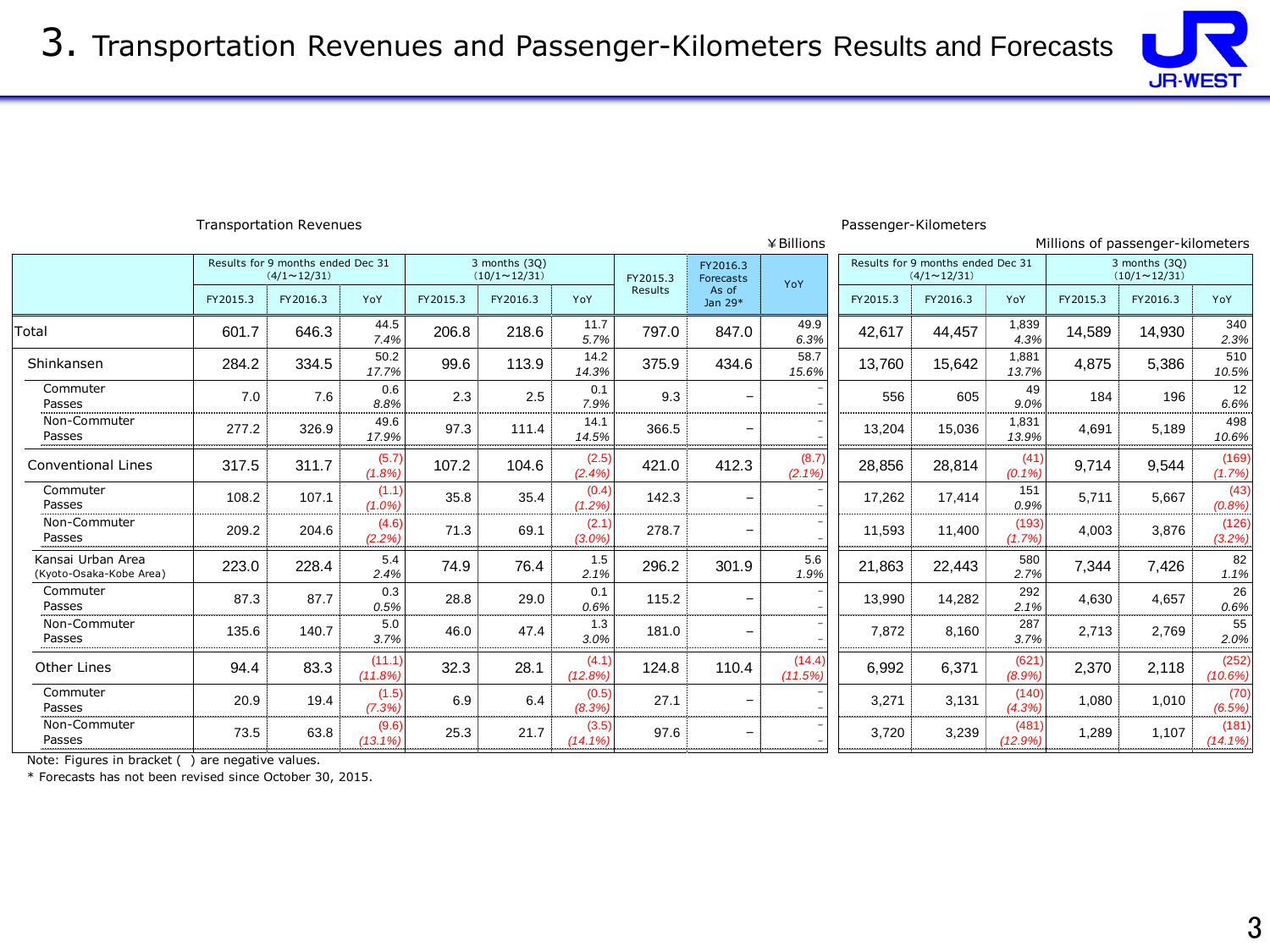

¥Billions

|                                         | 9 months<br>ended | 9 months<br>ended | YoY                 |         | Results     | Forecasts                 | YoY                      |         |
|-----------------------------------------|-------------------|-------------------|---------------------|---------|-------------|---------------------------|--------------------------|---------|
|                                         | Dec 31, 2014      | Dec 31, 2015      | Increase/           | %       | FY2015.3    | FY2016.3<br>As of Jan 29* | Increase/                | %       |
|                                         | A                 | B                 | (Decrease)<br>$B-A$ | $B/A-1$ | $\mathbf C$ | D                         | (Decrease)<br>$D-C$      | $D/C-1$ |
| <b>Operating Revenues</b>               | 996.8             | 1,075.8           | 78.9                | 7.9     | 1,350.3     | 1,437.0                   | 86.6                     | 6.4     |
| <b>Operating Expenses</b>               | 862.5             | 910.1             | 47.6                | 5.5     | 1,210.5     | 1,265.5                   | 54.9                     | 4.5     |
| <b>Operating Income</b>                 | 134.3             | 165.6             | 31.3                | 23.3    | 139.7       | 171.5                     | 31.7                     | 22.7    |
| Non-operating revenues and expenses     | (15.3)            | (15.9)            | (0.5)               | 3.6     | (17.7)      | (18.5)                    | (0.7)                    | 4.1     |
| Non-operating revenues                  | 4.7               | 3.4               | (1.2)               |         | 9.0         | 7.6                       | (1.4)                    |         |
| Non-operating expenses                  | 20.0              | 19.4              | (0.6)               |         | 26.8        | 26.1                      | (0.7)                    |         |
| <b>Recurring Profit</b>                 | 118.9             | 149.7             | 30.7                | 25.9    | 121.9       | 153.0                     | 31.0                     | 25.4    |
| Extraordinary profit and loss, net      | 0.8               | (0.2)             | (1.1)               |         | 0.7         | (5.5)                     | (6.2)                    |         |
| Extraordinary profit                    | 31.0              | 8.5               | (22.5)              |         | 69.5        |                           |                          |         |
| Extraordinary loss                      | 30.1              | 8.7               | (21.4)              |         | 68.7        |                           |                          |         |
| Profit attributable to owners of parent | 79.6              | 97.8              | 18.1                | 22.7    | 66.7        | 96.0                      | 29.2                     | 43.9    |
| Comprehensive Income                    | 82.0              | 101.5             | 19.4                | 23.7    | 74.2        |                           | $\overline{\phantom{a}}$ |         |

Note: Figures in bracket ( ) are negative values.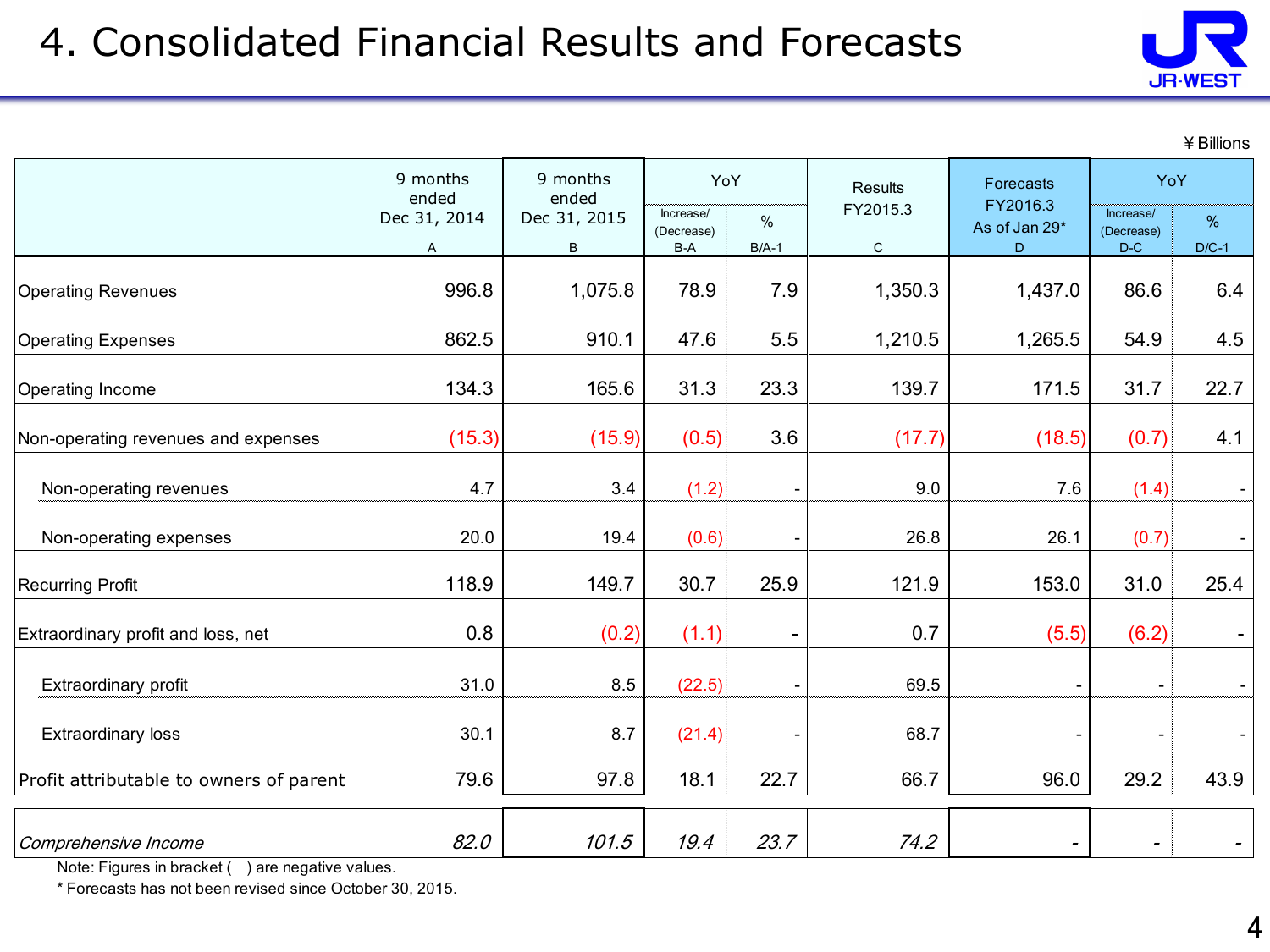

¥Billions

|                                          | 9 months<br>ended |                  | YoY                     |               | <b>Results</b>   | Forecasts<br>FY2016.3      | YoY                      |         |
|------------------------------------------|-------------------|------------------|-------------------------|---------------|------------------|----------------------------|--------------------------|---------|
|                                          | Dec 31, 2014      | Dec 31, 2015     | Increase/<br>(Decrease) | $\frac{0}{0}$ | FY2015.3         | As of Jan 29 <sup>*1</sup> | Increase/<br>(Decrease)  | $\%$    |
|                                          | A                 | B                | B-A                     | $B/A-1$       | $\mathsf C$      | D                          | $D-C$                    | $D/C-1$ |
| Operating Revenues <sup>*2</sup>         | 996.8             | 1,075.8          | 78.9                    | 7.9           | 1,350.3          | 1,437.0                    | 86.6                     | 6.4     |
| Transportation                           | 653.7             | 704.2            | 50.5                    | 7.7           | 868.4            | 925.1                      | 56.6                     | 6.5     |
| Retail                                   | 166.6             | 174.4            | 7.8                     | 4.7           | 220.1            | 231.0                      | 10.8                     | 4.9     |
| Sales of goods and food services         | 100.1             | 109.2            | 9.1                     | 9.2           | 133.6            | 143.2                      | 9.5                      | 7.2     |
| <b>Department Stores</b>                 | 60.2              | 59.1             | (1.0)                   | (1.7)         | 78.2             | 80.2                       | 1.9                      | 2.5     |
| Real estate                              | 64.8              | 77.2             | 12.4                    | 19.1          | 87.2             | 106.6                      | 19.3                     | 22.2    |
| Shopping center                          | 38.1              | 43.3             | 5.2                     | 13.8          | 50.6             | 57.2                       | 6.5                      | 12.9    |
| Real estate lease and sale <sup>*4</sup> | 25.3              | 32.5             | 7.1                     | 28.2          | 34.7             | 47.7                       | 12.9                     | 37.1    |
|                                          | $[3.7]$           | [10.3]           | [6.6]                   | [177.8]       | [5.8]            | [18.4]                     | [12.5]                   | [215.7] |
| Other businesses                         | 111.6             | 119.8            | 8.1                     | 7.3           | 174.4            | 174.3                      | (0.1)                    | (0.1)   |
| Hotel                                    | 26.3              | 27.7             | 1.4                     | 5.6           | 34.8             | 35.8                       | 0.9                      | 2.6     |
| Nippon Travel Agency                     | 30.5              | 30.1             | (0.4)                   | (1.5)         | 42.5             | 41.4                       | (1.1)                    | (2.6)   |
| Operating Income <sup>*3</sup>           | 134.3             | 165.6            | 31.3                    | 23.3          | 139.7            | 171.5                      | 31.7                     | 22.7    |
| Transportation                           | 102.0             | 124.1            | 22.0                    | 21.6          | 100.6            | 121.8                      | 21.1                     | 21.0    |
| Retail                                   | 3.2               | 5.1              | 1.9                     | 59.9          | 1.5              | 5.1                        | 3.5                      | 219.2   |
| Sales of goods and food services         | 4.3               | 4.6              | 0.3                     | 7.6           | 3.9              |                            |                          |         |
| Department stores                        | (1.4)             | 0.2              | 1.6                     |               | (2.2)            |                            |                          |         |
| Real estate                              | 21.1              | 25.5             | 4.4                     | 21.2          | 25.1             | 31.8                       | 6.6                      | 26.2    |
| Shopping center                          | 6.1               | 7.3              | 1.2                     | 20.1          | 7.3              |                            | $\blacksquare$           |         |
| Real estate lease and sale               | 7.2               | 9.9              | 2.6                     | 36.7          | 8.1              |                            |                          |         |
| Other businesses                         | 7.4               | 10.6             | 3.1                     | 42.6          | 15.6             | 16.0                       | 0.3                      | 2.3     |
| Hotel                                    | $\overline{1.9}$  | $\overline{2.6}$ | 0.6                     | 33.2          | $\overline{2.1}$ |                            |                          |         |
| Nippon Travel Agency                     | (0.4)             | (0.2)            | 0.1                     |               | 0.6              |                            | $\overline{\phantom{a}}$ |         |

Note: Figures in bracket ( ) are negative values.

\*1 Forecasts has not been revised since October 30, 2015.

\*2 Operating revenues are the revenues from third parties ( = customers). The breakdowns of operating revenues by each segment are the sums of revenues of major subsidiaries.

\*3 The breakdowns of operating income by each segment are the sums of incomes of major subsidiaries before eliminating internal transactions.

\*4 Figures in bracket 【 】 are the sales of condominiums. (Included in Real estate lease and sale)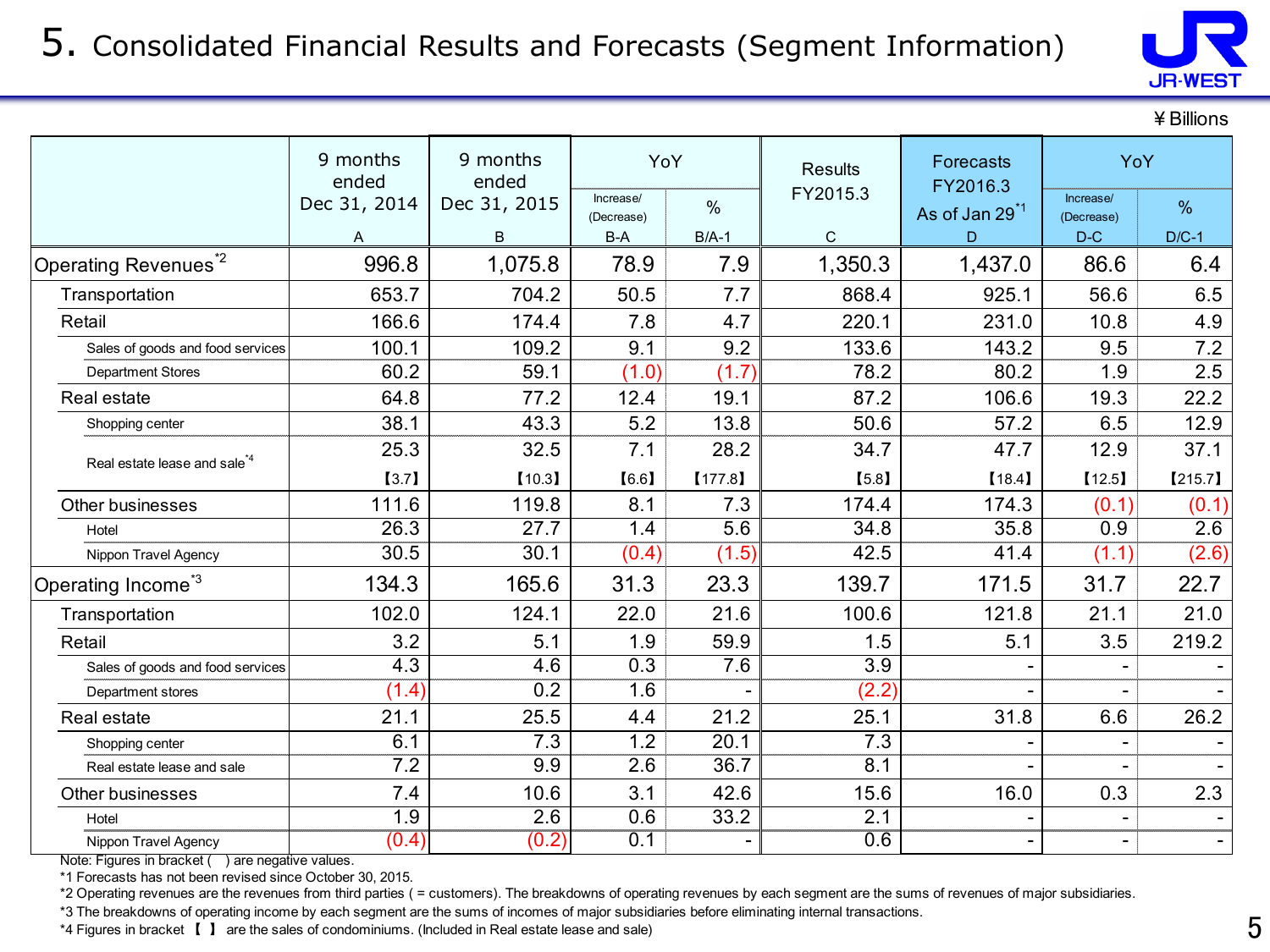

| ¥ Billions |  |
|------------|--|
|------------|--|

|                                        | As of March 31,<br>2015<br>$\overline{A}$ | As of Dec 31,<br>2015<br>B | <b>Difference</b><br>increase/<br>(decrease)<br>$B-A$ |
|----------------------------------------|-------------------------------------------|----------------------------|-------------------------------------------------------|
| Assets                                 | 2,786.4                                   | 2,816.1                    | 29.6                                                  |
| Liabilities                            | 1,939.7                                   | 1,893.0                    | (46.7)                                                |
| Net assets                             | 846.7                                     | 923.0                      | 76.3                                                  |
| Balance of Long-term Debt and Payables | 1,004.2                                   | 1,021.2                    | 17.0                                                  |
| <b>[Average interest rate (%)</b> ]    | [2.40]                                    | [2.33]                     | $(0.07)$ )                                            |
| Shinkansen Purchase Liability          | 167.6                                     | 152.5                      | (15.1)                                                |
| <b>[Average interest rate (%)</b> ]    | [6.05]                                    | [6.14]                     | [0.09]                                                |
| <b>Bonds</b>                           | 479.9                                     | 494.9                      | 15.0                                                  |
| <b>[Average interest rate (%)]</b>     | [2.08]                                    | [2.05]                     | $(0.03)$ ]                                            |
| Equity ratio (%)                       | 28.8                                      | 31.1                       | 2.3                                                   |
| Net assets per share $(*)$             | 4,138.65                                  | 4,522.41                   | 383.76                                                |

Note: Figures in bracket ( ) are negative values.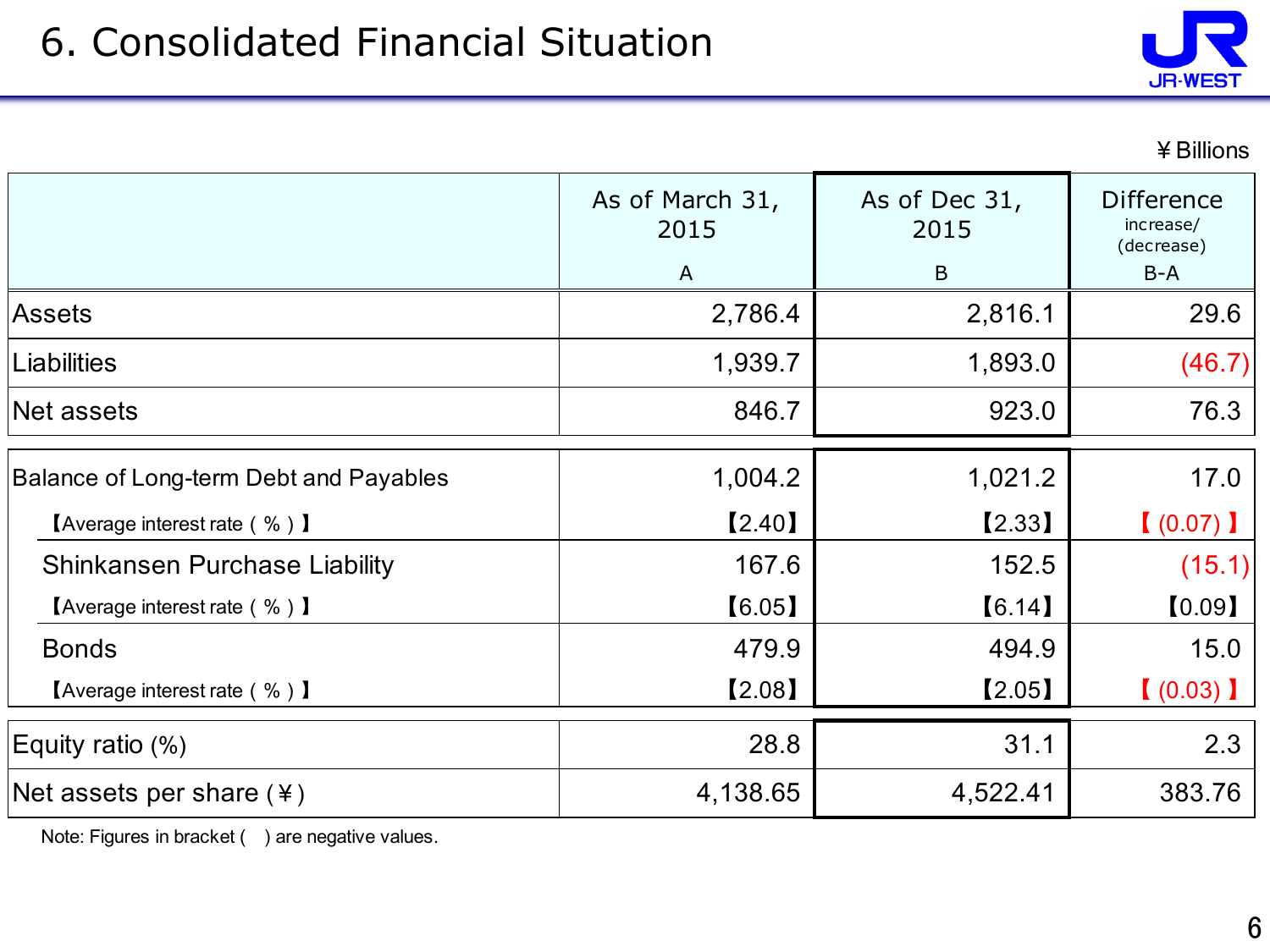

|                                                     |                                |                                |                     | Persons, ¥ Billions                                        |
|-----------------------------------------------------|--------------------------------|--------------------------------|---------------------|------------------------------------------------------------|
|                                                     | 9 months ended<br>Dec 31, 2014 | 9 months ended<br>Dec 31, 2015 | Results<br>FY2015.3 | <b>Forecasts</b><br>FY2016.3<br>As of Jan 29 <sup>*2</sup> |
| ROA (%, Consolidated)                               | 4.9                            | 5.9                            | 5.1                 | 6.1                                                        |
| ROE (%, Consolidated)                               | 10.0                           | 11.7                           | 8.4                 | 11.5                                                       |
| EBITDA (Consolidated) <sup>*1</sup>                 | 244.3                          | 280.1                          | 289.3               | 330.0                                                      |
| Depreciation (Consolidated)                         | 109.9                          | 114.5                          | 149.5               | 158.5                                                      |
| Capital Expenditure<br>(Consolidated, own fund)     | 118.7                          | 131.2                          | 225.6               | 231.0                                                      |
| Capital Expenditure<br>(Non-consolidated, own fund) | 96.9                           | 112.9                          | 186.4               | 199.0                                                      |
| Safety-related capital expenditure                  | 39.4                           | 70.9                           | 90.2                | 123.0                                                      |
| Dividends per share (¥)                             | 60                             | 65                             | 125                 | 135                                                        |
|                                                     |                                |                                |                     |                                                            |

|                                       | 9 months ended<br>Dec 31, 2014 |        |        | 9 months ended<br>Dec 31, 2015 | Results | FY2015.3 | <b>Forecasts</b><br>FY2016.3<br>As of Jan $29^{2}$                                                                      |        |
|---------------------------------------|--------------------------------|--------|--------|--------------------------------|---------|----------|-------------------------------------------------------------------------------------------------------------------------|--------|
|                                       |                                |        |        |                                |         |          | Consolidated Non-Consolidated Consolidated Non-Consolidated Consolidated Non-Consolidated Consolidated Non-Consolidated |        |
| No. of employees at the end of period | 48,218                         | 27,395 | 47,724 | 26,614                         | 47,565  | 26,886   |                                                                                                                         |        |
| Financial Expenses, net               | (18.8)                         | (18.2) | (17.7) | (17.0)                         | (24.9)  | (24.3)   | (24.0)                                                                                                                  | (23.1) |
| Interest and dividend income          | 0.7                            | 1.2    | 0.6    | 1.3                            | 0.9     | 1.4      | 0.6                                                                                                                     | 1.3    |
| Interest expenses                     | 19.5                           | 19.4   | 18.3   | 18.3                           | 25.8    | 25.7     | 24.6                                                                                                                    | 24.5   |

Note: Figures in bracket ( ) are negative values.

\*1 EBITDA = Operating Income + Depreciation